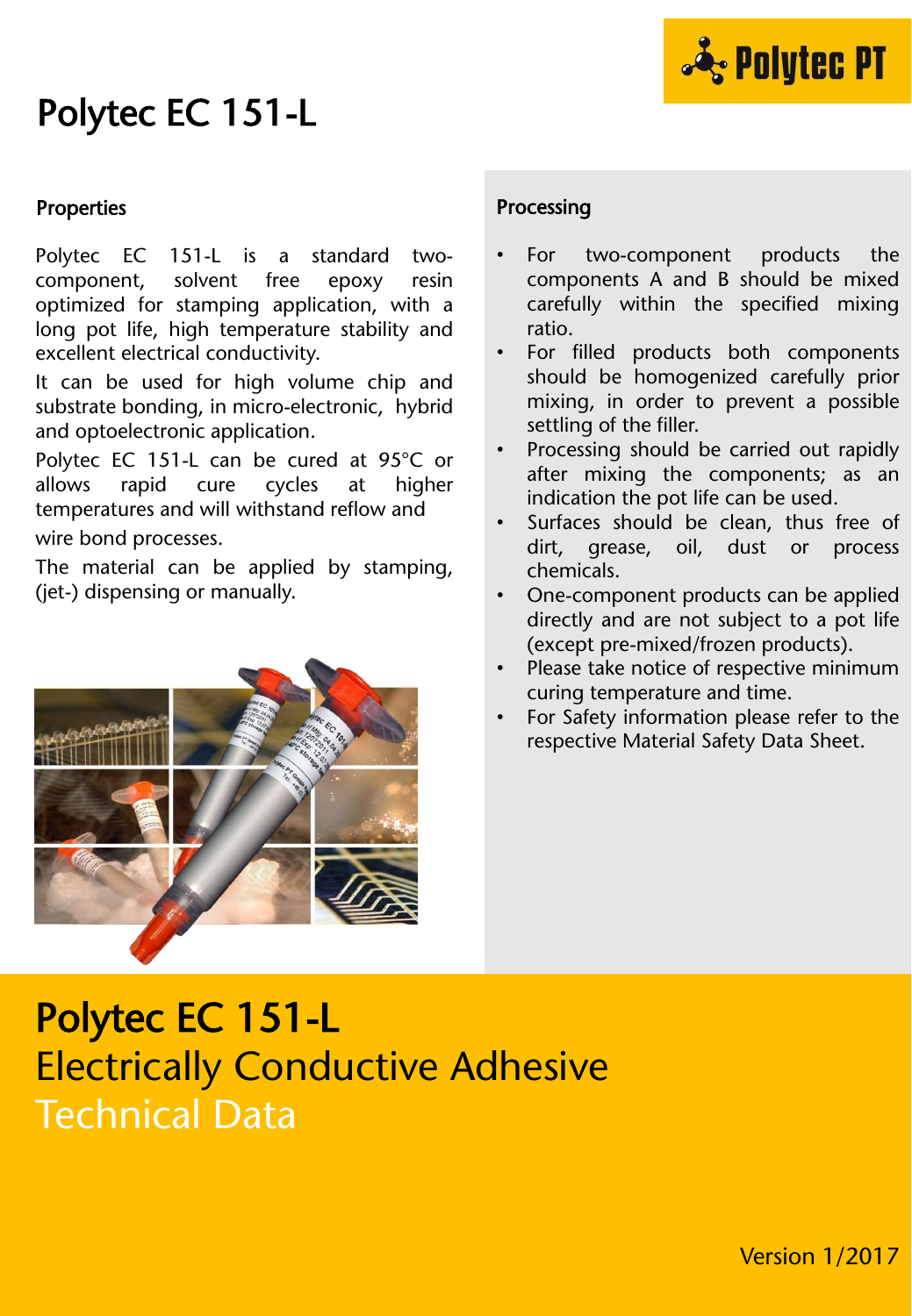

## Polytec EC 151-L

| Properties in uncured state                 | Method                   | Unit                     | <b>Technical Data</b>    |
|---------------------------------------------|--------------------------|--------------------------|--------------------------|
| Chemical basis                              |                          | $\overline{\phantom{m}}$ | Epoxy                    |
| No. of components                           |                          | -                        | 2                        |
| Mixing ratio (weight)                       |                          | $\overline{\phantom{a}}$ | 1:1                      |
| Mixing ratio (volume)                       |                          |                          | $\overline{\phantom{a}}$ |
| Pot life at 23°C                            | <b>TM 702</b>            | h                        | 48                       |
| Storage Stability at 23°C                   | <b>TM 701</b>            | months                   | 12                       |
| Consistency                                 | <b>TM 101</b>            | -                        | <b>Creamy Paste</b>      |
| Density Mix                                 | TM 201.2                 | g/cm <sup>3</sup>        | 2.81                     |
| Density A-Part                              | TM 201.2                 | g/cm <sup>3</sup>        | $\overline{\phantom{a}}$ |
| Density B-Part                              | TM 201.2                 | g/cm <sup>3</sup>        | $\overline{\phantom{a}}$ |
| Type of filler                              | $\overline{\phantom{m}}$ | -                        | Silver                   |
| Max. particle size                          | $\overline{\phantom{a}}$ | µm                       | <40                      |
| Viscosity Mix 84 s <sup>-1</sup> at 23°C    | TM 202.1                 | mPa·s                    | 5 0 0 0                  |
| Viscosity A-Part 84 s <sup>-1</sup> at 23°C | TM 202.1                 | mPa·s                    | 7 500                    |
| Viscosity B-Part 84 s <sup>-1</sup> at 23°C | TM 202.1                 | mPa·s                    | 6 0 0 0                  |

| Properties in cured* state                 | Method                   | Unit              | <b>Technical Data</b>        |
|--------------------------------------------|--------------------------|-------------------|------------------------------|
| Color                                      | <b>TM 101</b>            |                   | Silver                       |
| Hardness (Shore D)                         | DIN EN ISO 868           |                   | 85                           |
| Temperature resistance continuous          | <b>TM 302</b>            | $^{\circ}$ C      | $-55/+200$                   |
| Temperature resistance short term          | <b>TM 302</b>            | $^{\circ}$ C      | $-55/+300$                   |
| <b>Degradation Temperature</b>             | <b>TM 302</b>            | $^{\circ}$ C      | $+400$                       |
| Glass Transition Temperature $(T_q)$       | <b>TM 501</b>            | $^{\circ}$ C      | 75                           |
| Coefficient of thermal expansion $(T_q)$   | ISO 11359-2              | ppm               | 40                           |
| Coefficient of thermal expansion ( $>Ta$ ) | ISO 11359-2              | ppm               | 114                          |
| Thermal conductivity                       | $\overline{\phantom{a}}$ | W/mK              | $\blacksquare$               |
| Specific volume resistivity                | <b>DIN EN ISO 3915</b>   | $\Omega$ ·cm      | $3 - 6 \cdot 10^{-4}$        |
| Electrical conductivity                    | <b>DIN EN ISO 3915</b>   | S/m               | $\qquad \qquad \blacksquare$ |
| Elasticity modulus                         | TM 605                   | N/mm <sup>2</sup> | 7 0 0 0                      |
| Tensile Strength                           | TM 605                   | N/mm <sup>2</sup> | 32                           |
| Lap shear strength (Al/Al)                 | <b>TM 604</b>            | N/mm <sup>2</sup> | $\frac{1}{2}$                |
| Elongation at break                        | TM 605                   | $\%$              | 0.5                          |
| Water absorption 24 h, 23°C                | <b>TM 301</b>            | $\frac{0}{0}$     | 0.4                          |

\*The above data has been determined with samples cured at 150°C. Please notice, by varying the curing temperature these properties can be influenced to some extend.